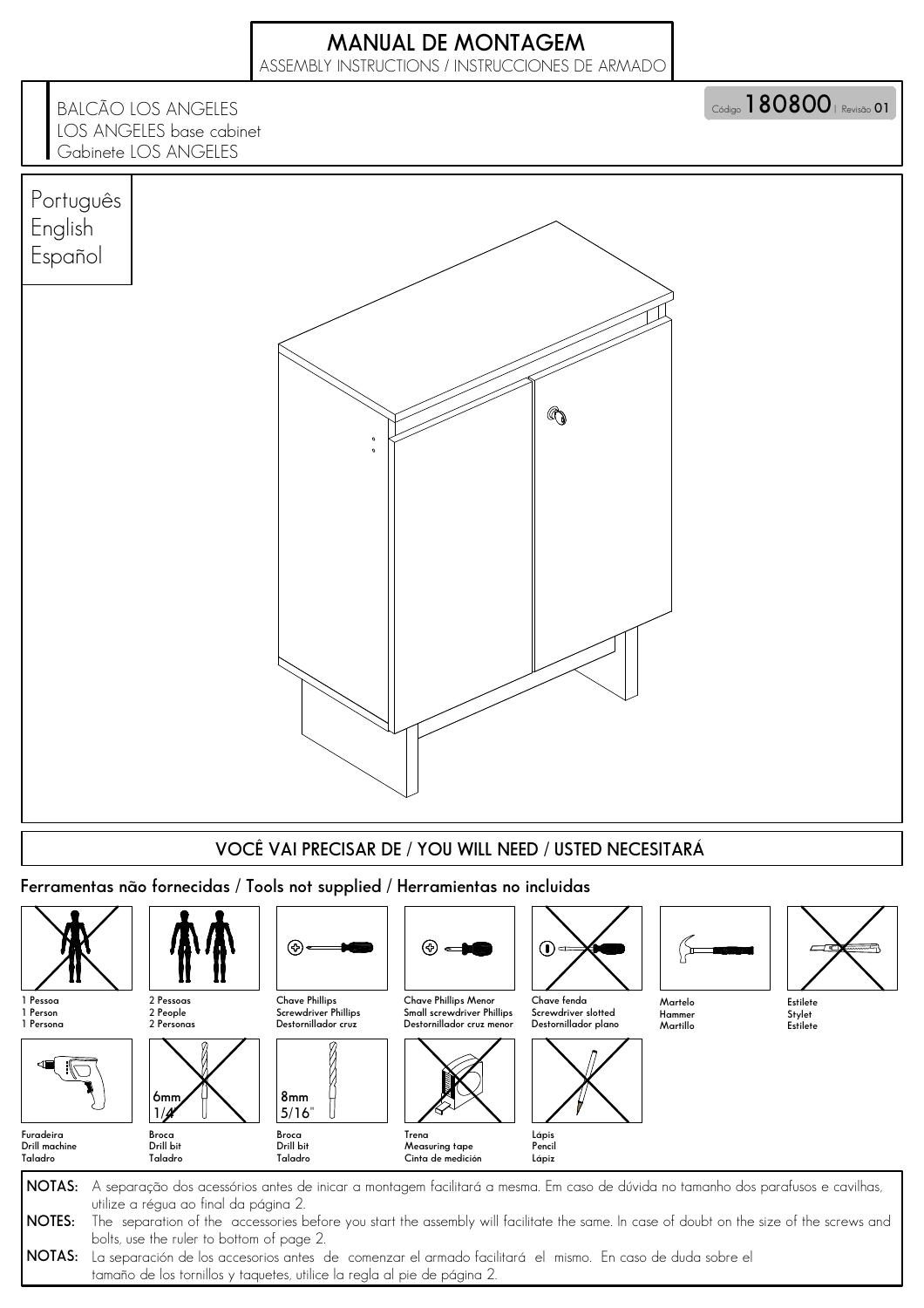## IDENTIFICAÇÃO DOS ACESSÓRIOS/ IDENTIFICATION OF ACCESSORIES/ IDENTIFICACIÓN DE ACCESORIOS

| A              | 35<br>411111111111111111111       | Parafuso flangeado / Flanged head screw / Tornillo de cabeza flangeada         | 5.0x60 mm        | 1                |
|----------------|-----------------------------------|--------------------------------------------------------------------------------|------------------|------------------|
| A <sub>2</sub> | C                                 | Sapata redonda / Small plastic foot / Pie plástico                             | $14 \text{ mm}$  | 4                |
| A4             | (2)                               | Cantoneira de metal / Metalic bracket / Suporte de metal                       | $22x22$ mm       | 3                |
| A6             |                                   | Perfil "H" / "H" profile / Perfil "H"                                          |                  | 1                |
| <b>B3</b>      | FE                                | Bucha expansiva / Bushing / Tapón                                              | 8x50 mm          | 1                |
| <b>B7</b>      | চি                                | Suporte de metal / Metalic bracket / Suporte de metal                          |                  | 1                |
| D              | Œ)<br>44444444444                 | Parafuso chato / Flat head screw / Tornillo de cabeza plana                    | 4.0x40 mm        | 1                |
| D <sub>5</sub> | Y.                                | Calço dobradiça / Hinge shim / Bisagra de calce                                |                  | $\boldsymbol{4}$ |
| Е              |                                   | Cavilha / Wooden dowel / Taquete                                               | 8x30 mm          | 18               |
| E <sub>3</sub> |                                   | Suporte de prateleira / Shelf bracket / Suporte de repisa                      | $8x^7$ mm        | 4                |
| F <sub>9</sub> |                                   | Dobradiça reta / Metal hinge straight / Bisagra recta                          | 26 mm            | 4                |
| F17            |                                   | Batente de porta / Door stop / Tope de puerta                                  |                  | 1                |
| G              |                                   | Parafuso estrutural / Structural screw / Tornillo estructural                  | 5.0x50 mm        | 8                |
| G <sub>2</sub> |                                   | Batente de porta / Door stop / Tope de puerta                                  |                  | 1                |
| H              |                                   | Chave allen / Allen key / Liave allen                                          | $3 \, \text{mm}$ | ı                |
| ı              | $\mathbb{O}$                      | Tampa parafuso estrutural / Structural screw cover / Tapa tornillo estructural |                  | 8                |
| J              | ⊕<br>$\Theta$<br>W                | Haste minifix simples / Simple minifix screw / Tornillo minifix simple         |                  | 6                |
| L              | 圜                                 | Tambor minifix / Drum lock / Tambor minifix                                    | $12 \text{ mm}$  | 6                |
| N              |                                   | Prego / Nail / Clavo                                                           | 10x10            | 29               |
| <b>N14</b>     | V<br>,XÒ                          | Fechadura / Lock / Cerradura                                                   | 15 mm            | 1                |
| O              | $\bigoplus$<br>44444444444        | Parafuso chato / Flat head screw / Tornillo de cabeza plana                    | 4.5x45 mm        | $\overline{2}$   |
| S              | $\left[\frac{1}{2}\right]$<br>(品) | Parafuso panela / Pan head screw / Tornillo de pan                             | $3.5x14$ mm      | 28               |
| Z              | $\mathbb O$                       | Tapa furo plástico / Plastic hole plugs / Tapones plásticos                    | 8 mm             | 8                |
| 09             | $\ $ <i>unnn</i><br>(상)           | Parafuso flangeado / Flanged head screw / Tornillo de cabeza flangeada         | $3.5x16$ mm      | 4                |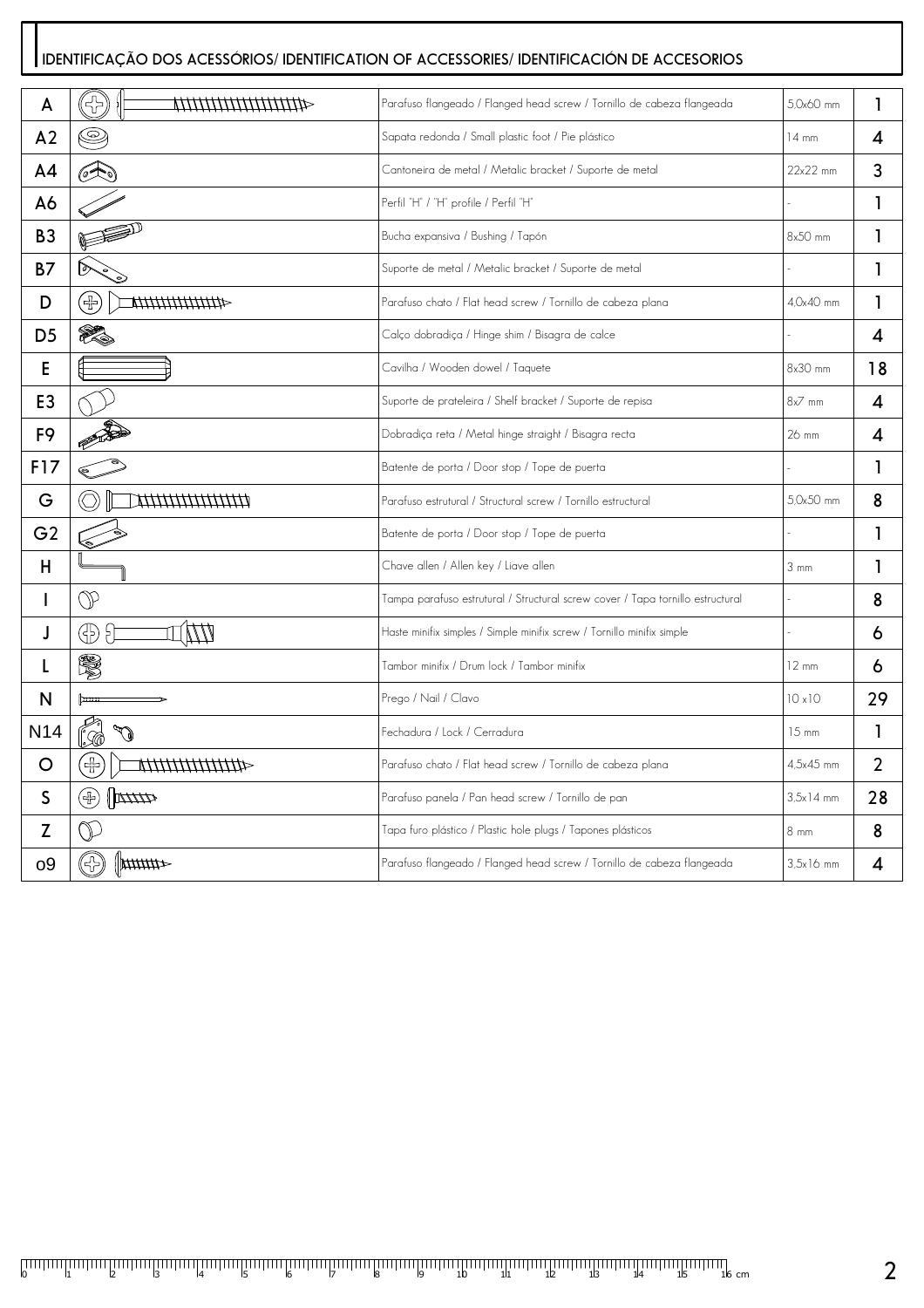## IDENTIFICAÇÃO DAS PEÇAS / PARTS IDENTIFICATION/ IDENTIFICACIÓN DE LAS PIEZAS



| Número /        | Medidas / Measures / Medidas  | Qtd. /                                                          |                   |
|-----------------|-------------------------------|-----------------------------------------------------------------|-------------------|
| Number / Número | cm                            | inches                                                          | $Q$ ty. / $Q$ td. |
| 01              | $29 \times 59 \times 1.5$     | $11"3/8 \times 23"1/4 \times 5/8$                               |                   |
| 02              | $26 \times 55.8 \times 1.5$   | $10^{\circ}$ $1/4 \times 22^{\circ} \times 5/8$                 |                   |
| 03              | $27.3 \times 59 \times 1.5$   | $10^{\circ}$ 3/4 x 23 $^{\circ}$ 1/4 x 5/8                      |                   |
| 04              | $27.3 \times 57.5 \times 1.5$ | $10^{\circ}$ 3/4 x 22 $^{\circ}$ 5/8 x 5/8                      |                   |
| 05              | $27.3 \times 57.5 \times 1.5$ | $10^{\circ}$ 3/4 x 22 $^{\circ}$ 5/8 x 5/8                      |                   |
| 06              | $55.8 \times 7 \times 1.5$    | $22^{\circ} \times 2^{\circ}$ 3/4 $\times$ 5/8                  |                   |
| 07              | $55.8 \times 7 \times 1.5$    | $22^{\circ} \times 2^{\circ}$ 3/4 $\times$ 5/8                  |                   |
| 08              | $44 \times 7 \times 1.5$      | $17^{\circ}$ 3/8 x 2 $3/4$ x 5/8                                | $\overline{2}$    |
| 10              | $26 \times 15 \times 2.5$     | $10^{\circ}$ $1/4 \times 5^{\circ}$ 7/8 $\times$ 1 <sup>"</sup> | $\overline{2}$    |
| 11              | $29.2 \times 55 \times 1.5$   | $11" 1/2 \times 21" 5/8 \times 5/8$                             |                   |
| 13              | 59,5 x 28,6 x 0,3             | $23^{\circ}$ 3/8 x 11 $^{\circ}$ 1/4 x 1/8                      |                   |
| 14              | $59.5 \times 28.6 \times 0.3$ | $23^{\circ}$ 3/8 x 11 $^{\circ}$ 1/4 x 1/8                      |                   |
| 15              | $29.2 \times 55 \times 1.5$   | $11" 1/2 \times 21" 5/8 \times 5/8$                             |                   |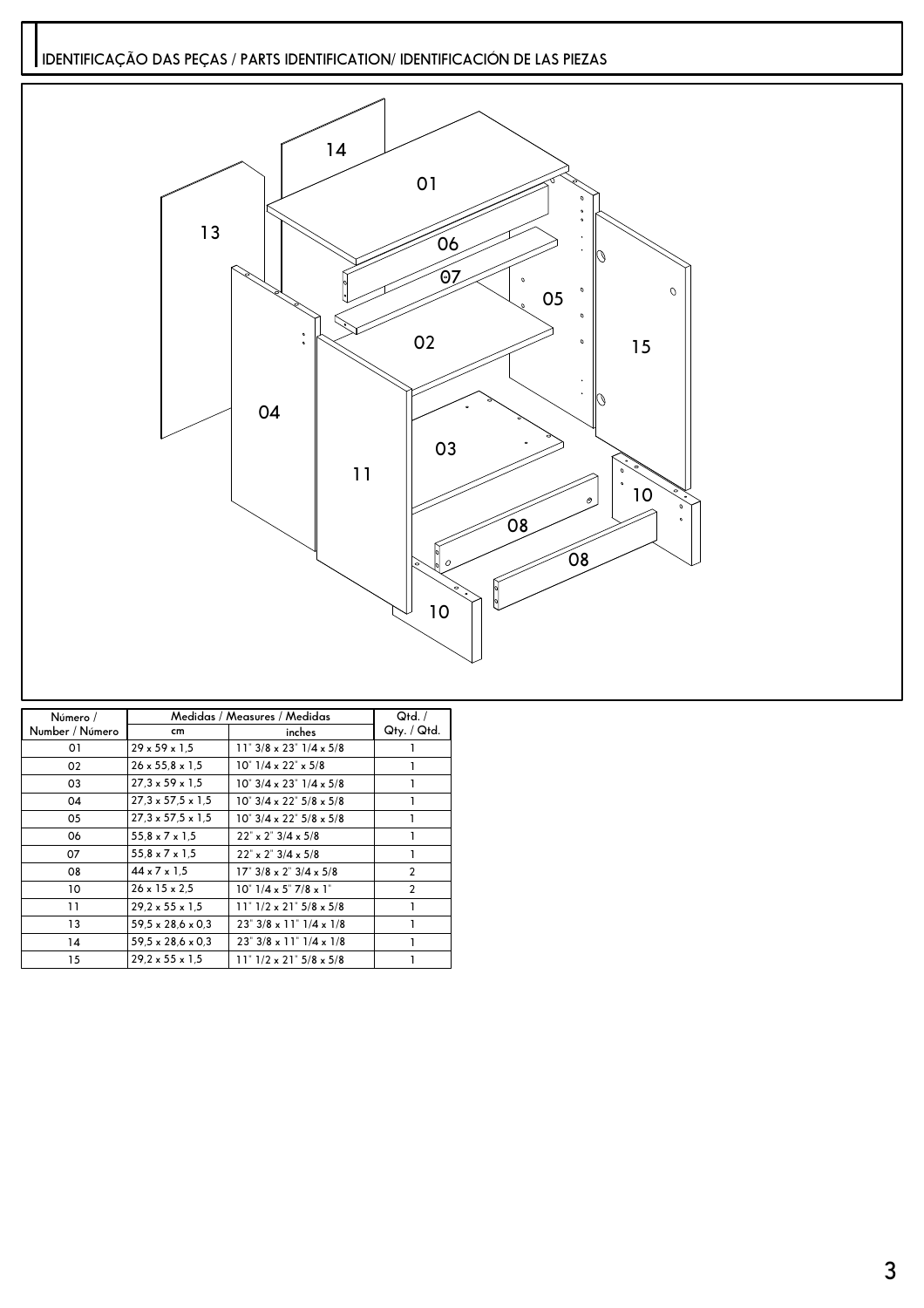



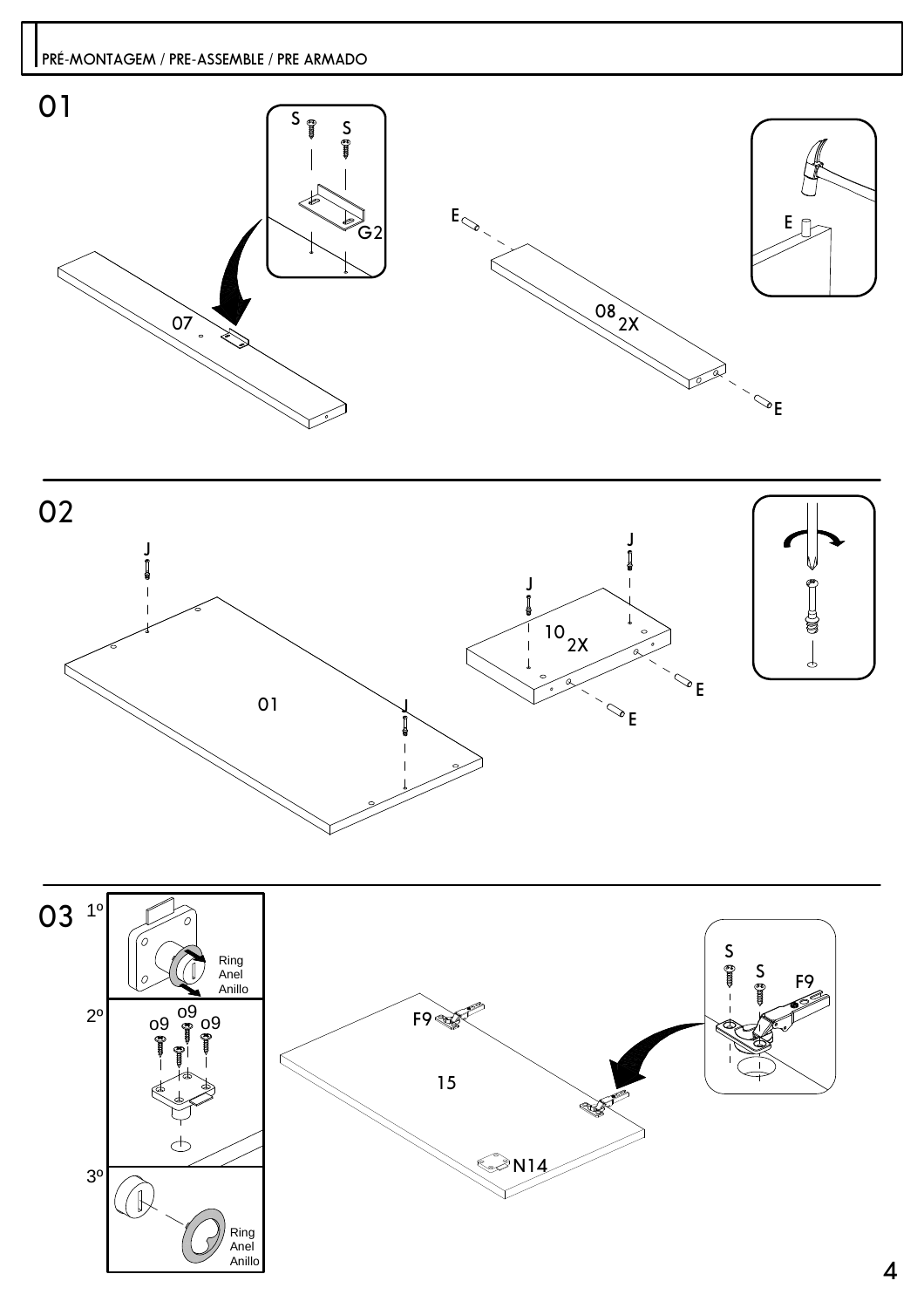



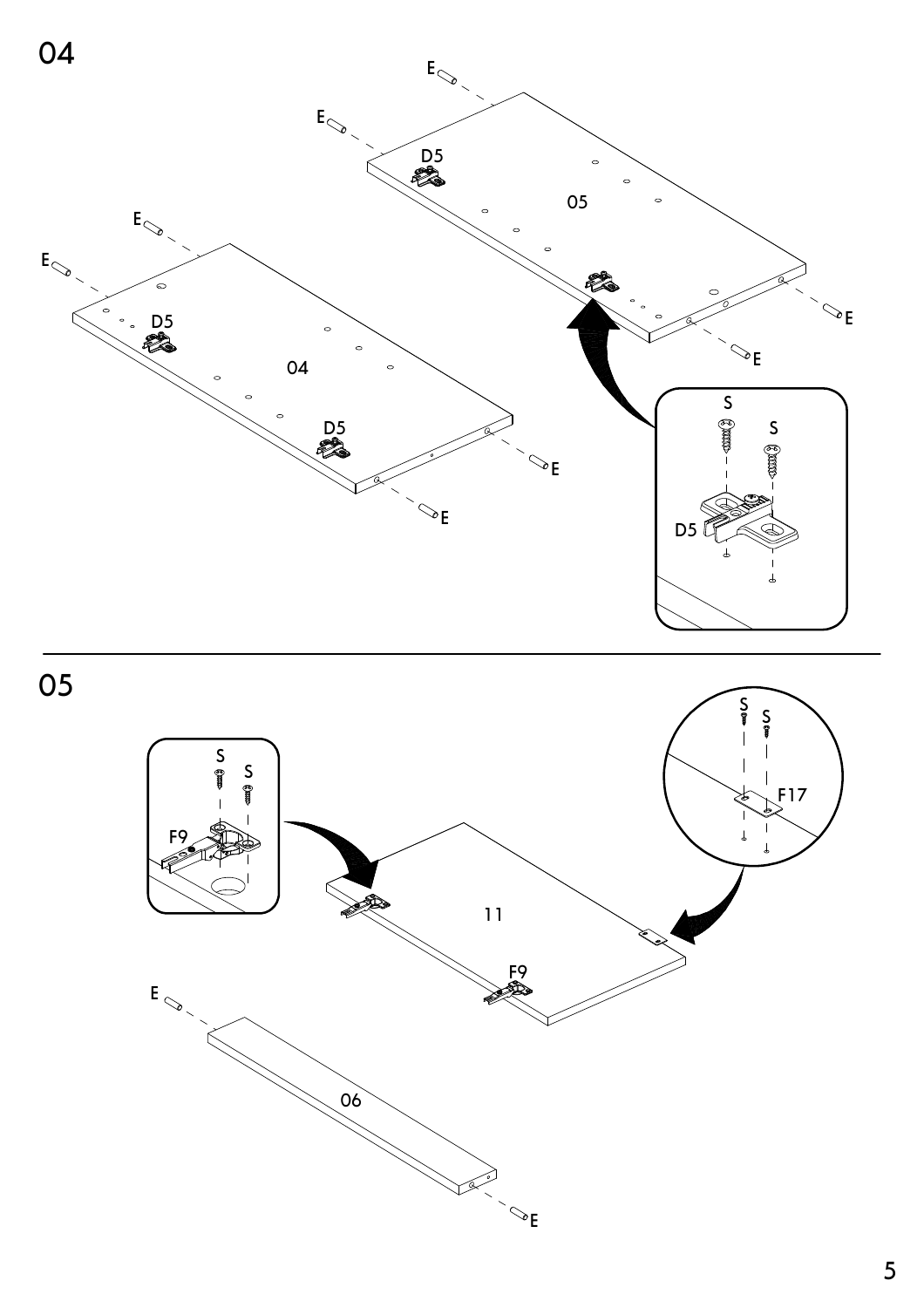

07

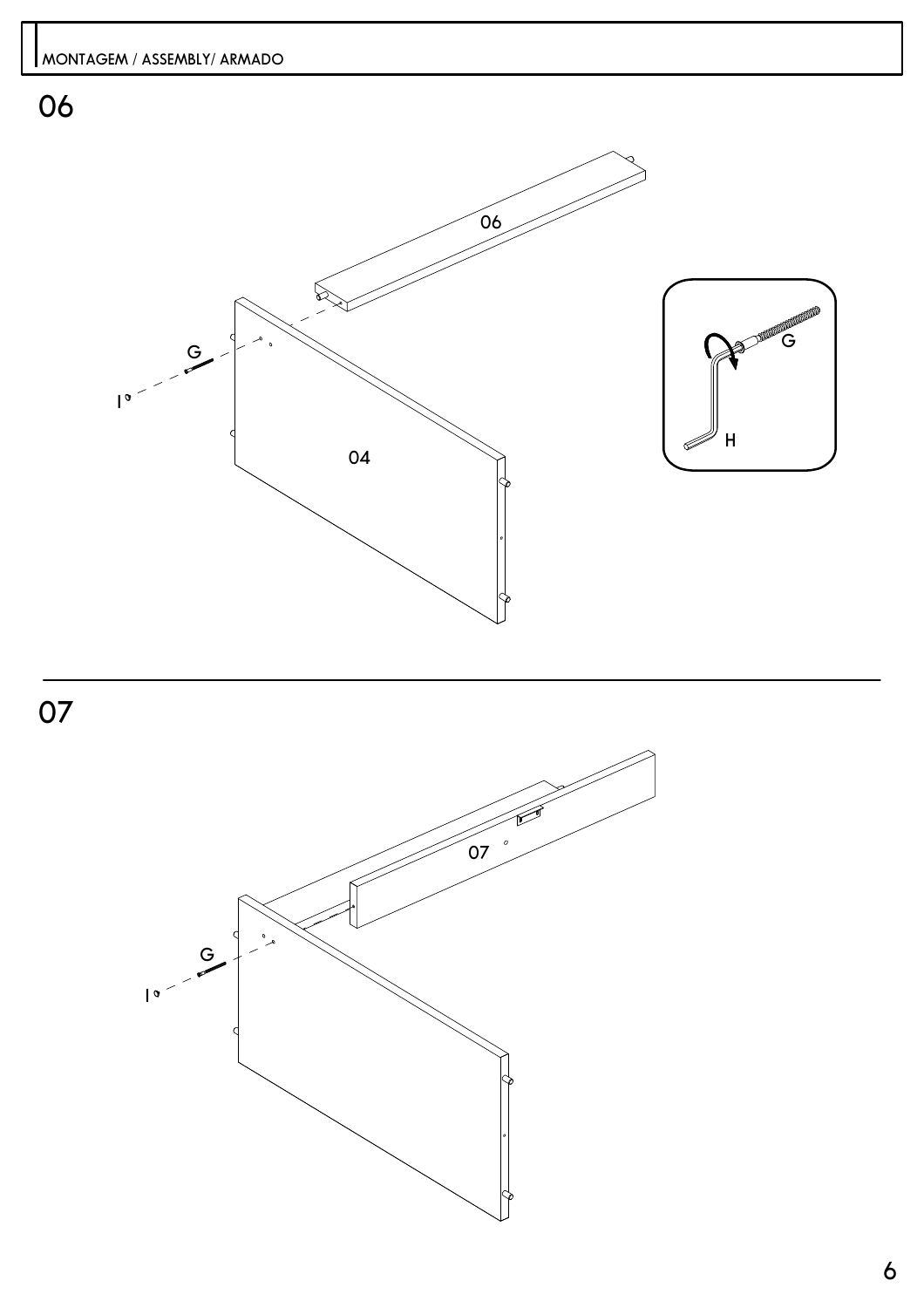





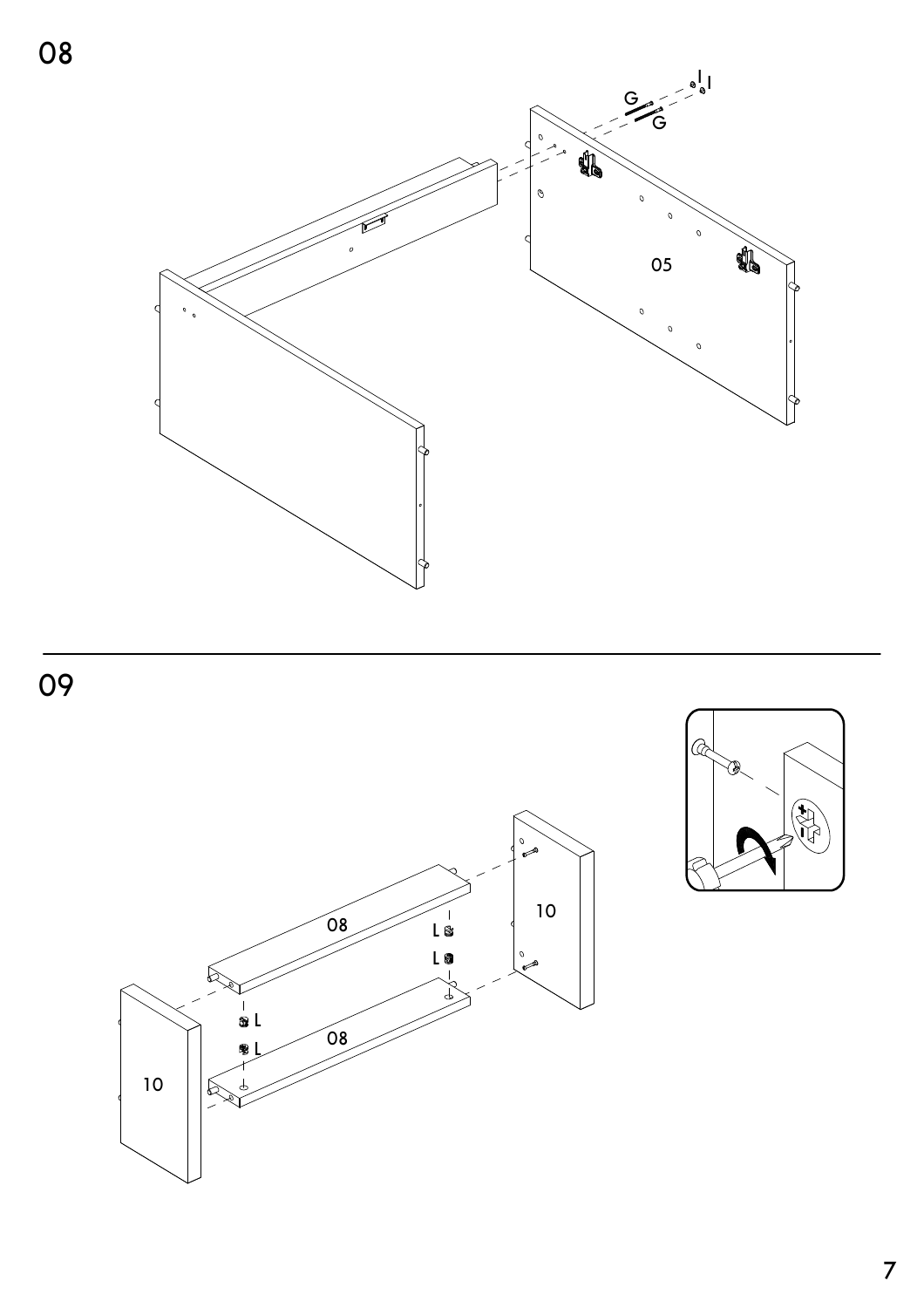

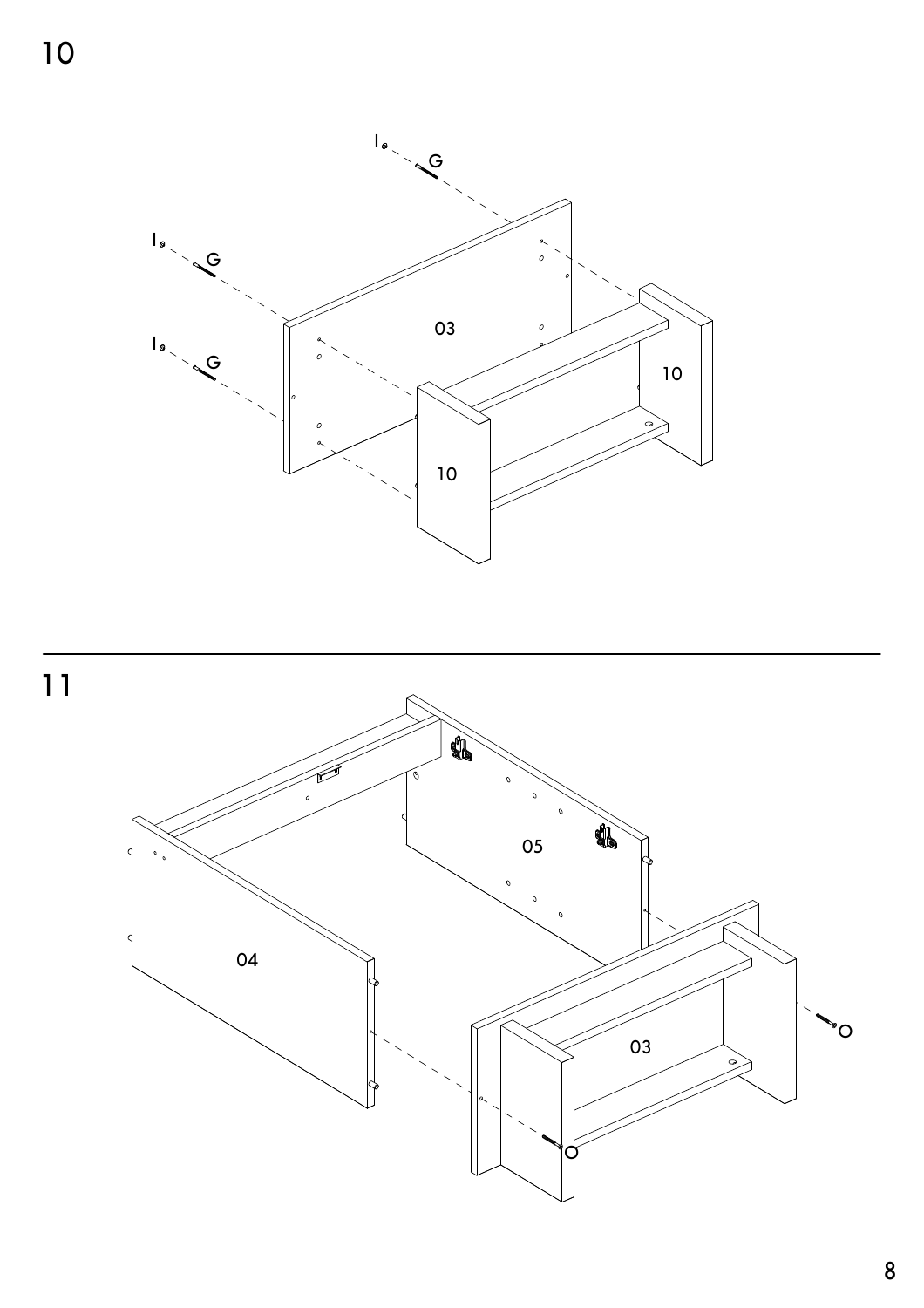



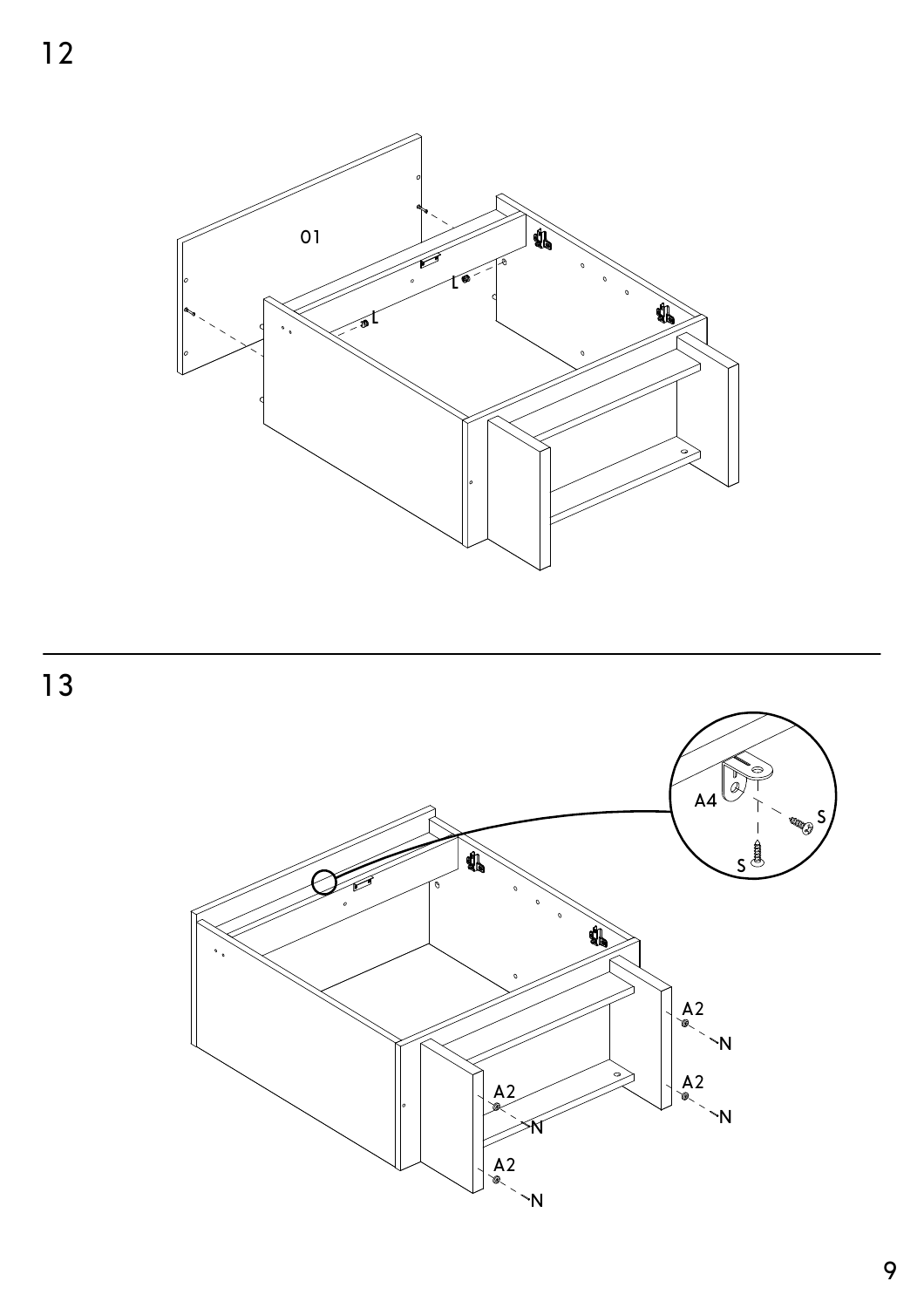



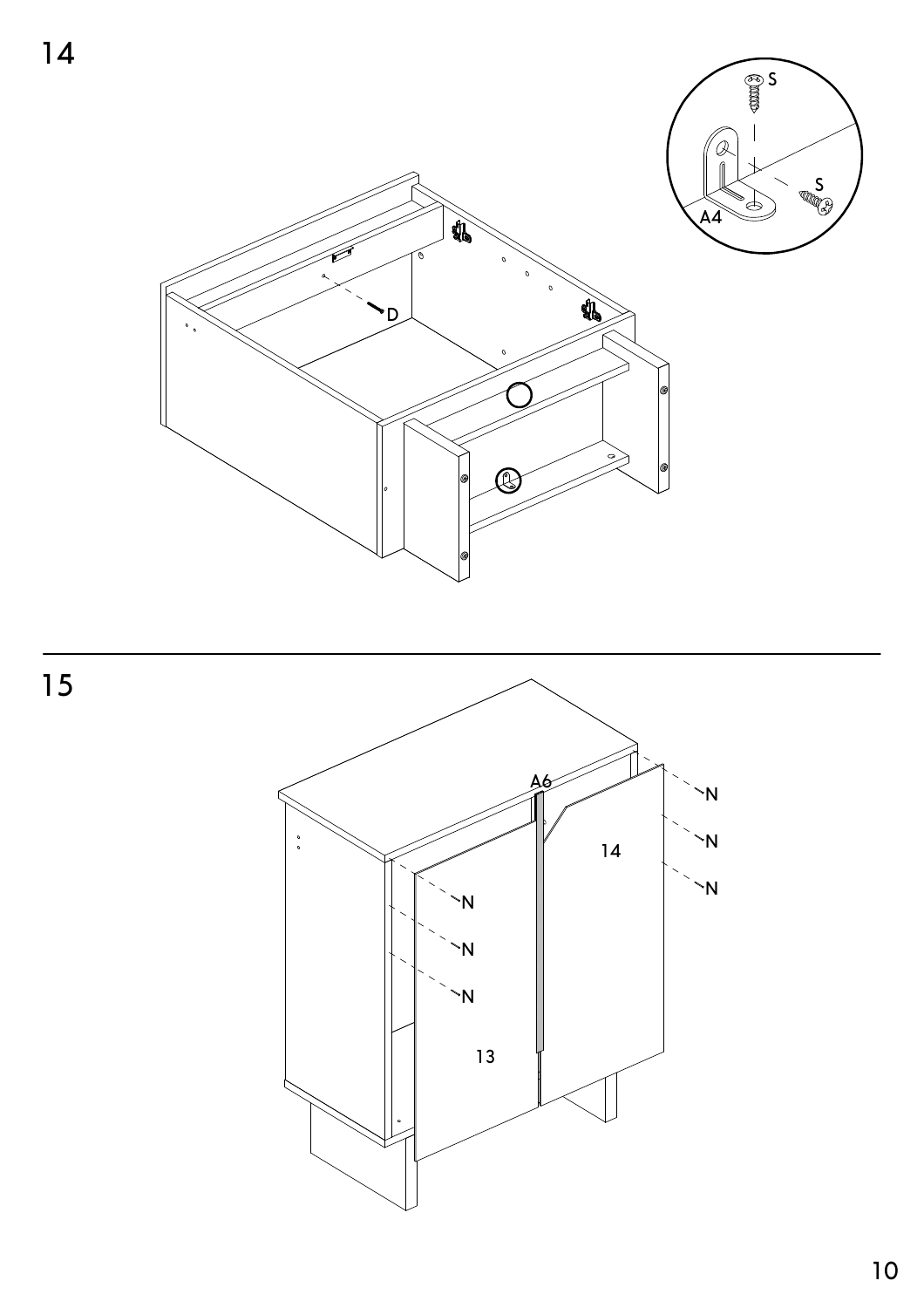

Escolha a altura desejada da prateleira<br>Choose the desired height for shelf placement<br>Elija la altura deseada de la repisa